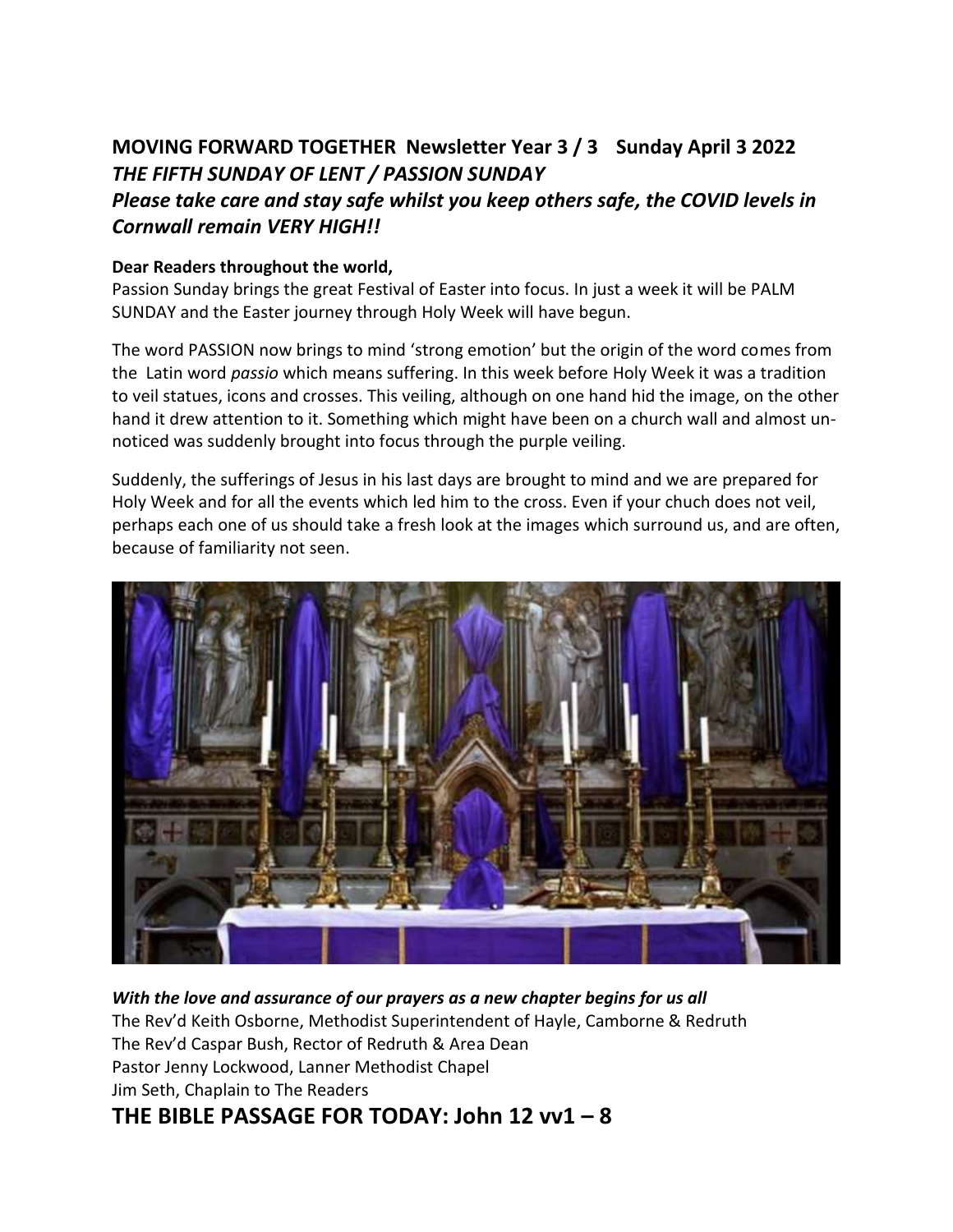For centuries the story of Jesus being anointed has been told over and over again, just as Jesus in the Gospels of Matthew and Mark said it would be. But in John's Gospel, it was a moment in time, a moment of devotion and love. It followed the raising of Lazarus and was in his house, with his sisters, Mary and Martha. You remember them, at another meal. Mary listened to Jesus as Martha rushed around getting everything ready. Martha complained that Mary wasn't helping her but Jesus said that Mary had chosen the better pathway. There are no complaints this time. Lazarus has been brought back to life, Martha was happy getting the meal ready and Mary, perhaps overcome with understanding and love anoints Jesus. For Jesus it was a moment of preparation for his future death, for Jesus, he was being anointed for his burial.



But of course there were complaints. Judas is held up as being the one who objected to the what he saw as a waste of money, expensive oil the cost of which could have fed the poor. Judas, once again held up for criticism. At the Lent group *"Through their eyes"* there has been an attempt to understand the part that **Judas, Caiaphas, Pilate, Herod** and **Barabbas** all played in the Easter story. Here Judas is seen as an outsider, someone who objects to money being wasted. But Judas, maybe, wanted Jesus to 'get on with it'. To raise up opposition to the Romans, to rally the poor to his banner, to raise a revolution. For Judas, this anointing was just another diversion, a way of avoiding what he thought Jesus had come to do. This prayer, from Ethiopia may have helped him understand ……

#### *Remember Lord, the sick among your people; heal them in your compassion*

*Remember Lord, the fruits of the earth; bless them and keep them without loss*

#### *Remember Lord, the falling rains and bless them*

*Remember Lord, the seeds and fruits of every year; bless them and make them abundant*

*Remember Lord, the safety of all people and animals*

*Remember Lord, the afflicted and distressed*

*Remember Lord the poor who are under oppression, have pity on them and make them the dwelling place of your Holy Spirit. AMEN*

### **THOSE WHO WE REMEMBER THIS WEEK**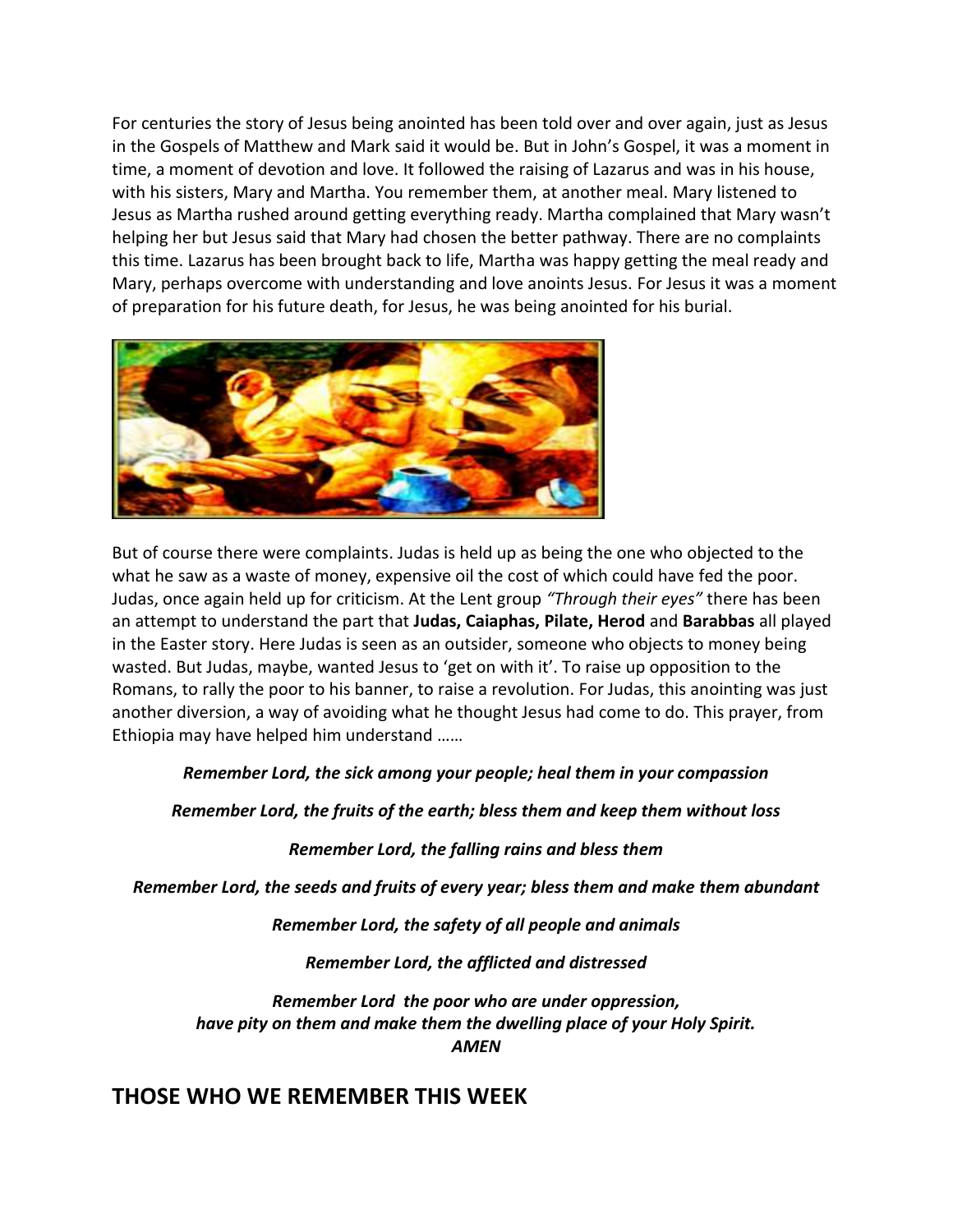**MONDAY APRIL 4 Feria** 

**TUESDAY APRIL 5 Feria**

**WEDNESDAY APRIL 6 Feria**

**THURSDAY APRIL 7 Feria**

called: *"Who am I?"* The poem ends with the lines:

**FRIDAY APRIL 8 Feria** 

**SATURDAY APRIL 9 DIETRICH BONHOEFFER Lutheran Pastor Martyr 1945** Dietrich Bonhoeffer was born into an academic family in 1906. He was ordained into the Lutheran Church and his theology was influenced by Karl Barth. He became a lecturer and taught in Spain, the USA and in 1931 returned to Berlin. Dietrich opposed the Nazi philosophy and became a leader of the 'Confessing Church'. This movement broke away from the Nazi dominated Lutherans in 1934. He was banned from preaching and harassed by the regime. He returned to the USA to teach, but bravely returned to Germany at the outbreak of war in 1939. His defiant opposition to the regime led to his arrest in 1943. He would not be silenced and died a martyr in Flossenburg Concentration camp in 1945. In the prison camp Dietrich wrote a poem

> *Who am I? They mock me, these lonely questions of mine. Whoever I am, thou knowest O God, I am thine.*

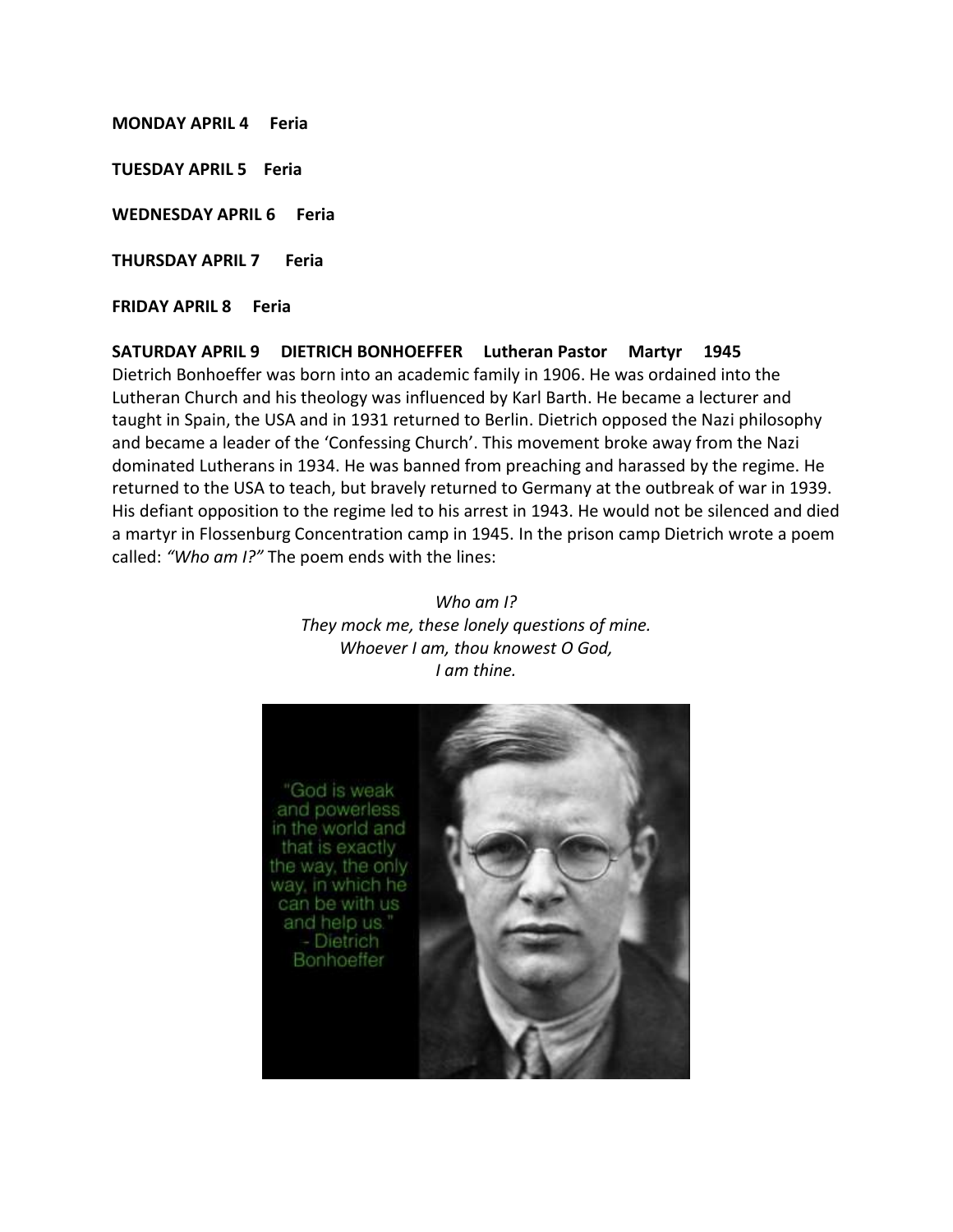#### **PRAYERS FOR THE WEEK**

**SUNDAY APRIL 3 THE FIFTH SUNDAY OF LENT / PASSION SUNDAY**

"He raises up the poor from the dust; he lifts the needy from the ash heap to inherit a seat of honour" ISamuel 2 vv8

**PRAY FOR THOSE WHO FEEL OVERWHELMED BY VIOLENCE, ATTACK, OPPRESSION AND WHO ARE LOSING HEART. MAY THEY BE STRENGTHENED TO FACE ALL THAT SURROUNDS THEM.**

#### **MONDAY APRIL 4 Feria**

"The Apostles said to the Lord: "increase our faith"" Luke 17 vv5 **PRAY FOR THOSE WHO ARE SURROUNDED BY DOUBT, WHOSE PRAYERS SEEM UNANSWERED AND WHO SEE A WORLD BESET WITH ONLY PROBLEMS.** 

#### **TUESDAY APRIL 5 Feria**

" Blessed be the Lord, who, day after day is the God of our salvation and who carries our burdens" Psalm 68 vv20

**PRAY FOR THOSE WHO WALK BESIDE YOU AND WHO THUS REFLECT GOD'S LOVE AND CARE AS THEY ENRICH YOUR LIFE**

#### **WEDNESDAY APRIL 6 Feria**

"One of them, when they realised they had been cured knelt at Jesus' feet and thanked him" Luke 17 vv15

**PRAY FOR THOSE WHO WORK IN ANY CARE OR HOPSITAL SETTING; MAY THEY KNOW THEY ARE NOT FORGOTTEN AND THAT THEIR WORK IS VALUED, NEEDED AND GRATEFULLY RECEIVED** 

#### **THURSDAY APRIL 7 Feria**

"Direct your heart to the Lord and serve him only, and he will deliver you" **PRAY FOR THOSE WHO WORK FOR AID AGENCIES AND WHO SEEK TO BRING PRATICAL HELP TO OTHERS** 

#### **FRIDAY APRIL 8 Feria**

"But when the Son of Man comes to us, will he find faith on the earth" Luke 18 vv8 **PRAY FOR THOSE WHO ARE REACHING THE END OF THEIR TRAINING FOR THE DIACONATE THAT THEY WILL REMEMBER THAT THEY ARE SERVANTS TO THE SERVANTS OF GOD**

**SATURDAY APRIL 9 Dietrich Bonhoeffer Lutheran Pastor Martyr 1945** "The Pharisees, who loved money, heard the teachings of Jesus and ridiculed him" Luke 16 vv14

**PRAY FOR THOSE WHO RISK THEIR LIVES TO STAND AGAINST THE DARKNESS OF THE WORLD AND WHO DESPITE THEIR OWN FEAR WILL NOT BE SILENCED**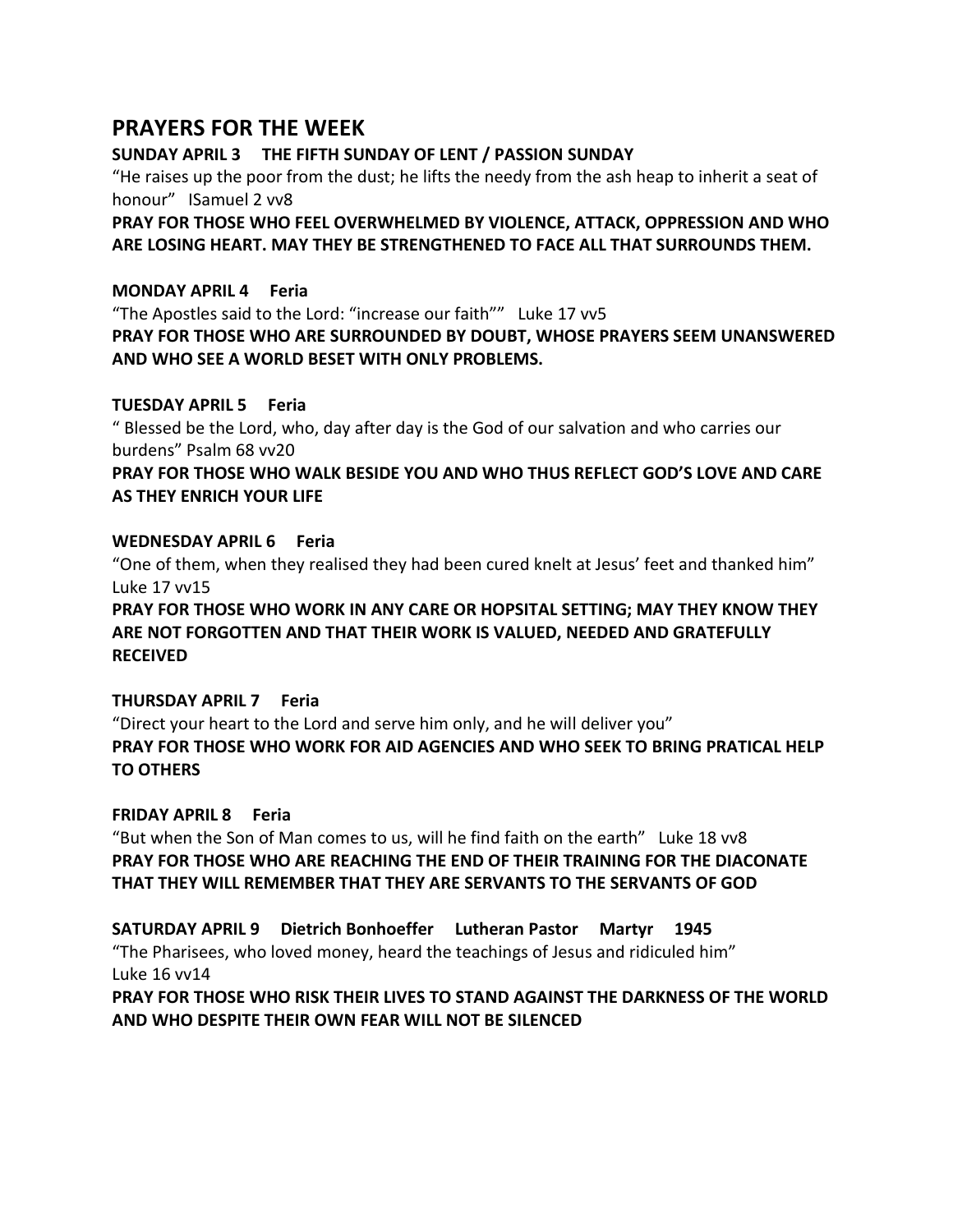### **FIRST SUNDAY EVENT**

**The FIRST SUNDAY EVENT for April will be in the Pencoys Church at 6.00pm on SUNDAY APRIL 3 at 6.00pm. The event will offer prayers for Ukraine and Russia that peace may prevail and will also review the giving from the past 10 years. Perhaps you remember the first event on Sunday April 1 2012. It was led by Fr Neil, now at Camborne Church, it was held in the Pencoys Church and raised £100.00 for SHELTERBOX. Since then YOU have raised £16,019.00 for a wide range of charities, causes and events. The eleventh year will start with a collection for the DEC. which already stands at £100.00. This prayer, written by the Jesuits will be in the event:**

*Lord, lead us from death to life, from falsehood to truth. Lead us from despair to hope, from fear to trust. Let peace fill our hearts, our world, our universe. Let us dream together, pray together and work together, To build one world of peace and justice for all. AMEN*



**THANK YOU SO MUCH FOR YOUR SUPPORT AT THE MARCH EVENT. £230.00 was raised for WATERAID**



#### **SECOND SUNDAY EVENT**

**THANKYOU SO MUCH FOR BEING AT CHRISTCHURCH. £265.00 was raised for the people of Ukraine, and wll be sent via the DEC**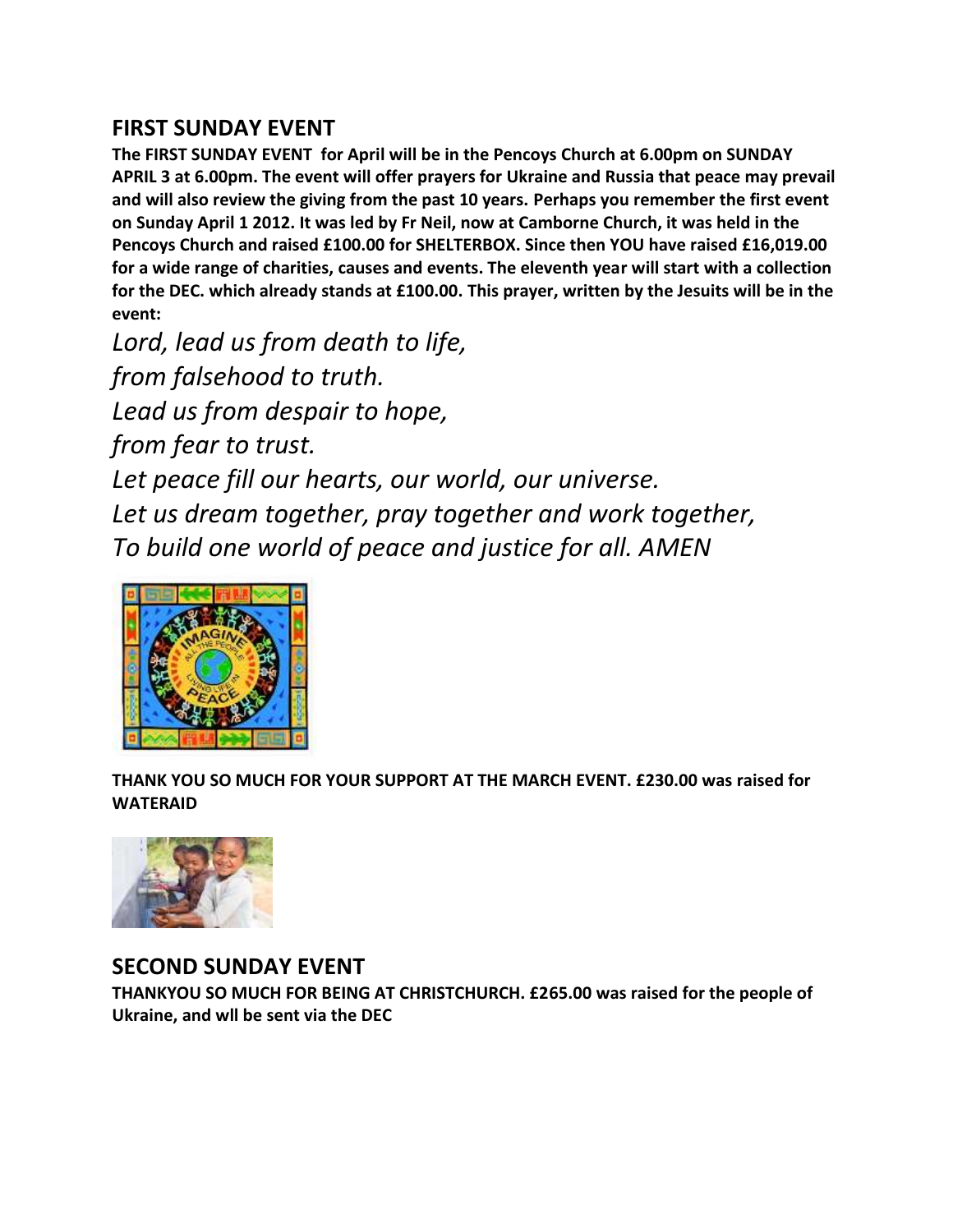### **THIRD SUNDAY EVENT**

**This event, planned for St Andrew, Pencoys was to have been another opportunity to raise funds for Ukraine. Due to COVOID concerns the event was postponed to the FIRST SUNDAY EVENT on SUNDAY APRIL 3. This will enable other donations to be added to the £100.00 already raised. There will also be an opportunity to remember TEN years of such events.** 



#### **FUTURE FIRST SUNDAY EVENTS**

**TONIGHT** APRIL 3: Passiontide begins. Pencoys Church, 6.00pm *This event will celebrate the 10 years of First Sunday Events and remind you of all the causes that YOU have supported. There will also be an opportunity to support Ukraine*

MAY 1: The third Sunday of Easter. Christchurch, Lanner, 6.00pm

JUNE 5: Pentecost. Four Lanes Playing Field, 6.00pm *Platinum Jubilee Celebration with a collection for the playing field restoration fund. Games sand singing on this Jubilee weekend*

JULY 3: Thomas the Apostle. Pencoys Church, 6.00pm

AUGUST 7: Transfiguration (trans.) Christchurch, Lanner, 6.00pm

SEPTEMBER 4: 12<sup>th</sup> Sunday after Trinity. Four Lanes Chapel, 6.00pm

OCTOBER 2: Harvest. Pencoys Church, 6.00pm

NOVEMBER 6: 3rd Sunday before Advent. Christchurch, Lanner, 6.00pm

DECEMBER 4: World AIDS Day / Advent. Four Lanes Chapel. 6.00pm



**THANK YOU SO MUCH FOR ALL YOU HAVE GIVEN IN BOTH SUPPORT AND DONATIONS. YOUR KINDNESS HAS CHANGED LIVES.**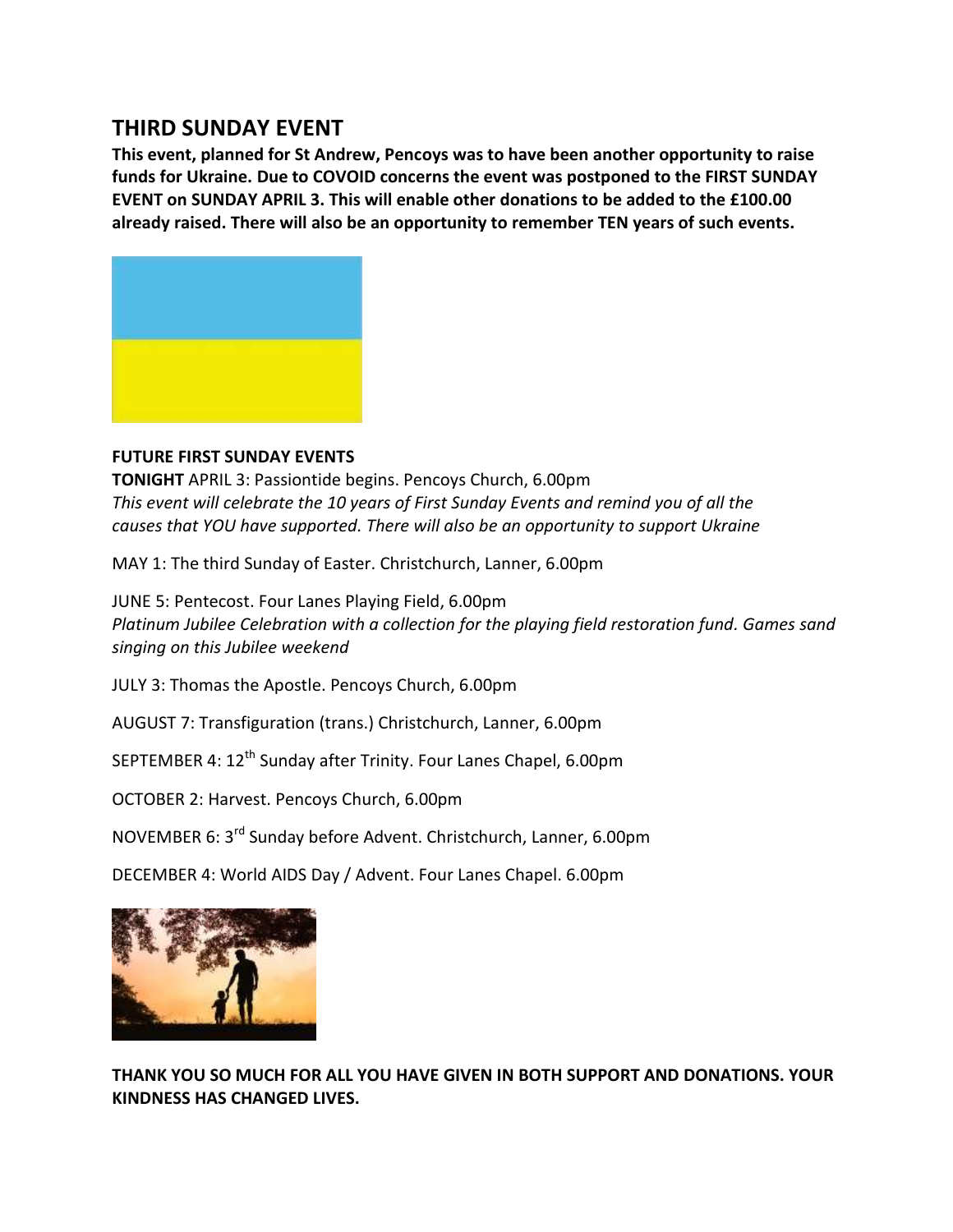### **FIRST SATURDAY QUIZ**

Although it was hoped that the quiz would be face to face from January, due to the current health situation, the quiz will remain ON-LINE.

**VOLUNTEER QUIZ SETTERS FOR APRIL HAVE BEEN FOUND.** We'll try again for face to face from after EASTER on **MAY 7!!!** *The JCDs set FEBRUARY. The Jersey Jesters set MARCH, and the Isolated Two will set APRIL ……* **THANK YOU!!** Wherever we are, face to face or on-line, *POETS CORNER* will set the MAY quiz.



# **LOOKING FORWARD TO THE FIRST FACE TO FACE QUIZ FOR TWO YEARS IN MAY ……..** *WILL YOU BE THERE?*

### **HOLY COMMUNION AT HOME**

Perhaps you are still receiving the Blessed Sacrament at home? Perhaps you are still zooming your Sunday Service week by week. No-one must do what they are not comfortable with, so this prayer may still be of use to you. The Redruth Benefice churches remain open for private prayer and weekday services of Holy Communion and now the Benefice churches are open as usual on a Sunday (check timings for St Euny).

However you may well have taken the decision to STAY AT HOME. The following prayer will help you to receive the Sacrament at home when once you would have been in church, or even on zoom. A prayer is offered and bread is taken:

> *As the seed falls into the earth and dies to give life to the grain, As the corn is cut and crushed to make flour, As the flour is baked and the yeast dies to give life to the dough. As the bread is broken and eaten to give life to the body. So Jesus, sitting with the disciples, took bread, broke it, and said:* **"This is my body broken for the world"** *Eat the bread and remember Jesus*

May God bless you on your journey and keep you safe.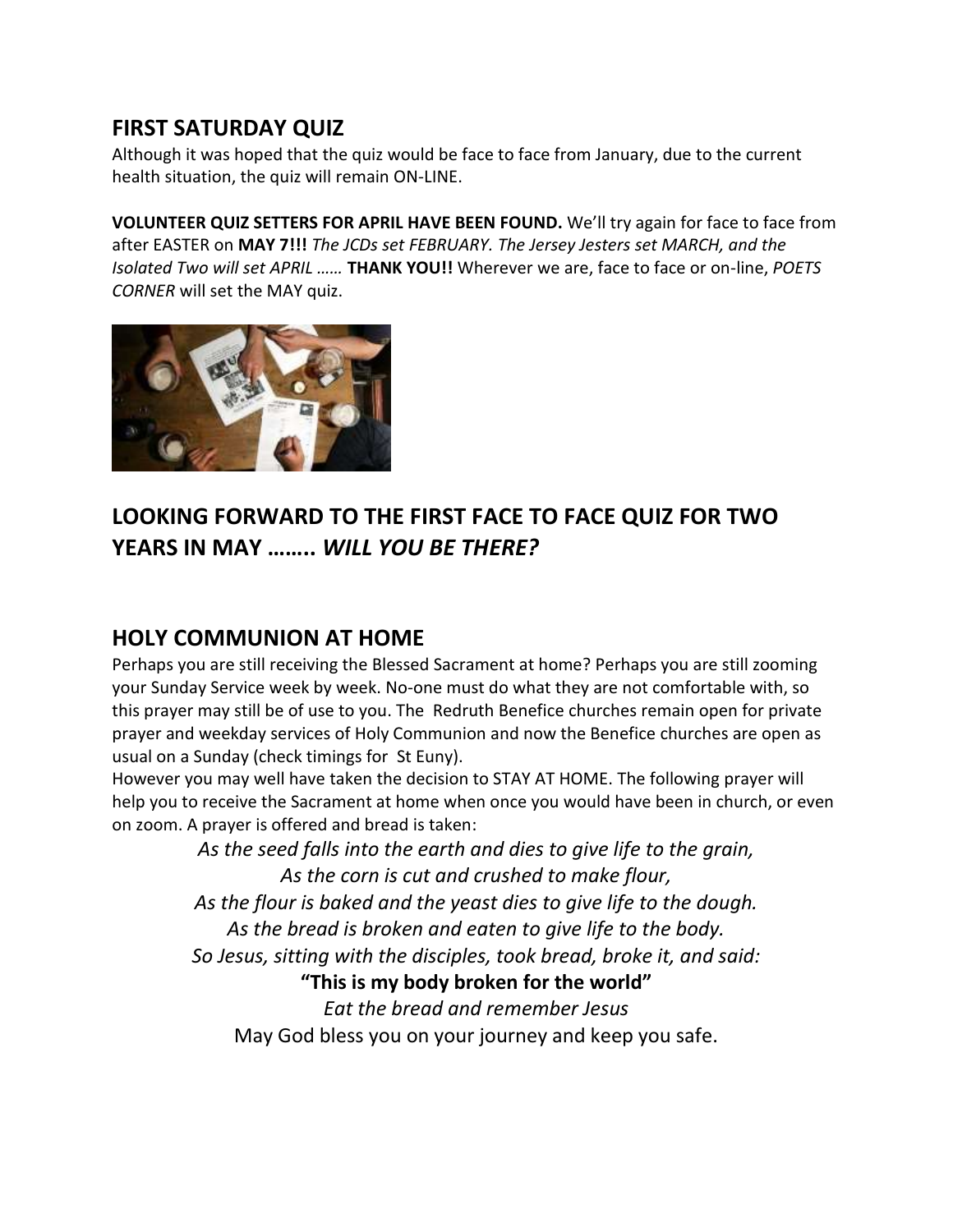

## **SUNDAY AT 6.00pm**

Still lighting your candle at 6.00pm each Sunday? If you are, THANKYOU. The list is updated regularly: This list goes all over the world and if you would like a name added, no matter where you are just let FP know at [baptism66@gmail.com](mailto:baptism66@gmail.com)

IN NEED: Peter & Maureen, Rose & Terry, Francis, Rex, Marlene, Mark Genower, Zoe, Isabelle & Andrew, Betty, Helen Anderson, Vanessa, Sue, Nicola, Mary, Melva, Jim. S., Margaret, Jessica & Martin, Ian, Christina, Julie, Andrea, Svitlana, Masha, Andrei and his family and all Ukrainians, for those in the world who stand against this war, for all those who suddenly, after so long are still contracting COVID

*THOSE WHOSE JOURNEY IS OVER: Roger W., Roger H., Brian, Rose and all who have died on whatever side in this present conflict*

# **CHRISTCHURCH 105.2**

Tune in to this new style of FAMILY SERVICE on the THIRD Sunday of each month at 9.30am. new music, new approach, new everything!!!!



# **Tune into:** *CHRISTCHURCH 105.2*

The next event is the **LAUNCH** which was delayed due to COVID concerns will be on **EASTER DAY.** Julia KB. has created a beautiful service book. If you can be there, you will be very welcome!!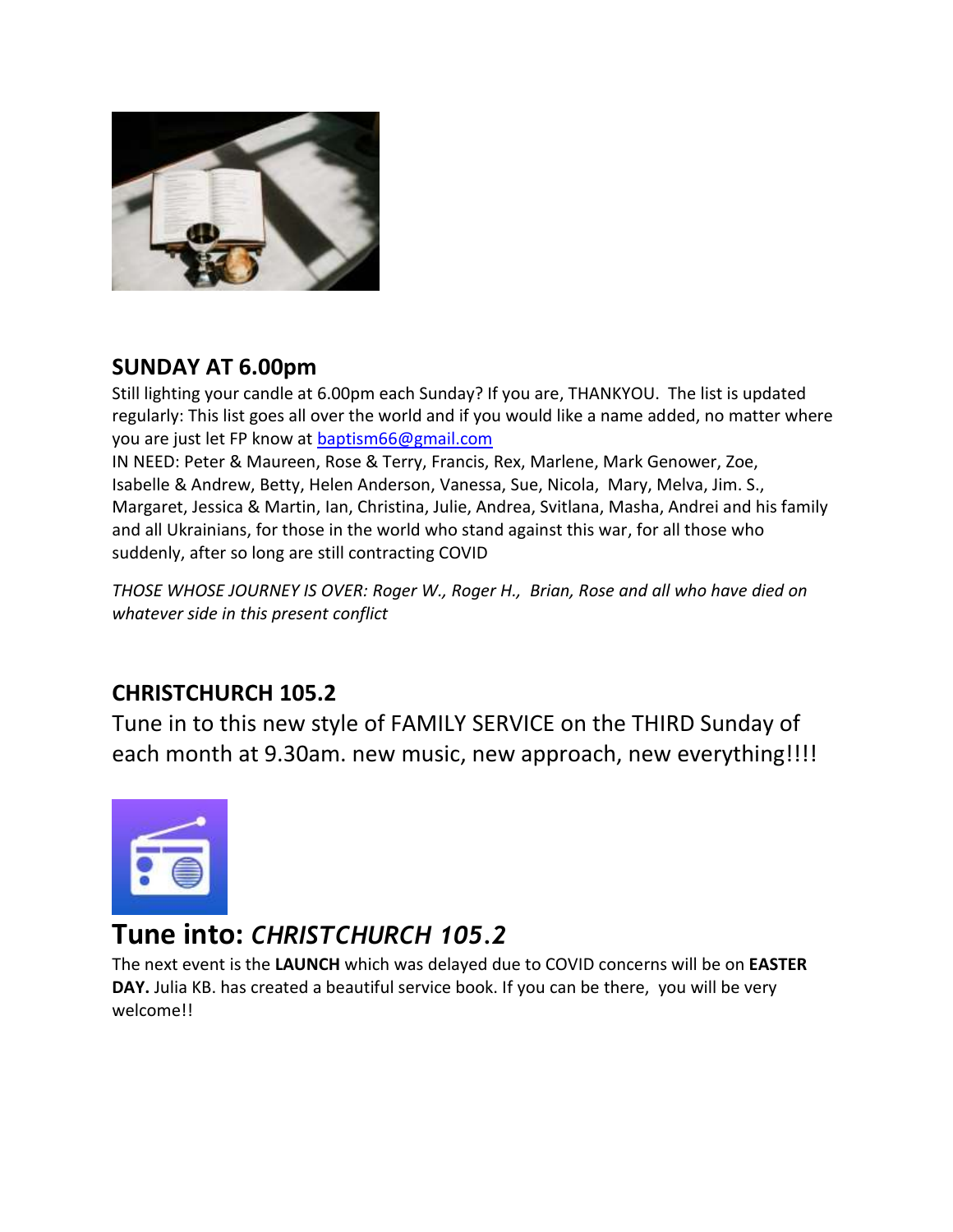#### *PRAYERS FOR PEACE*

**THANKYOU** if you were able to support the Benefice collection for the people of Ukraine last Sunday. The total sent to the Red Cross will be known soon. Other services and events with collections will be arranged soon. There are **PRAYERS FOR PEACE** at **PENCOYS CHURCH, Sunday April 3, 6pm**

*Let us pray: God of peace, as tensions continue to rise, as the military on both sides of the conflict prepare to fight, as mothers and fathers pray, we too pray for peace. We pray for the governments of Russia, Ukraine, Belarus, the United States and the European Union to seek diligently a peaceful solution to the current tensions and beyond. Help us to soften our own hearts and words in our communities to de-escalate the tensions that consume the world, so that we are a model of your peace. Lord, be with us. Teach us to be your peacemakers. Amen*



### **DIARY DATES**

SUNDAY APRIL 3 / First Sunday Event, 6.00pm., Pencoys Church FRIDAY APRIL 8 / Healing Service, Treleigh Church, 7.00pm SUNDAY APRIL 10 / PALM SUNDAY and HOLY WEEK SUNDAY APRIL 17 / EASTER DAY FRIDAY APRIL 22 & SATURDAY APRIL 23 / The Randoms Present ……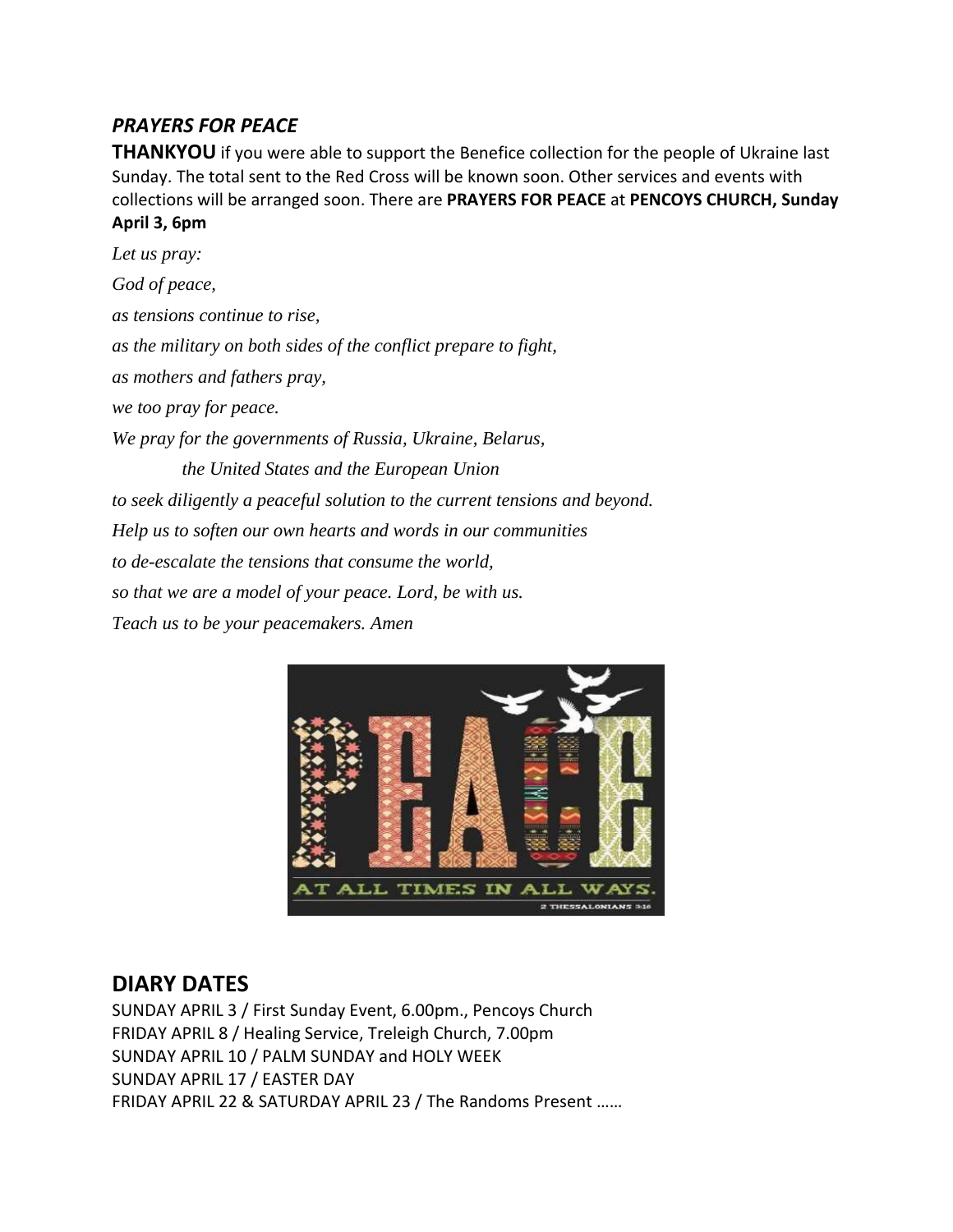MONDAY APRIL 25 / Monday tea-party, 2pm – 4pm., Christchurch Hall MONDAY APRIL 25 / APCM with quiz!!, 7.00pm., Chrostchurch Hall TUESDAY APRIL 26 / Redruth 'one parish' PCC / 7.00pm THURSDAY April 28 / Four Lanes & Pencoys Jubilee Planning Meeting, 7.00pm., Chapel MONDAY MAY 2 / Jubilee fund-raising cream tea, 2pm-4pm., Four Lanes Chapel (Bank Holiday) SATURDAY MAY 7 / First Monday Quiz returns, 7.00pm., Pencoys Hall WEDNESDAY MAY 4 / FLAPJACK local committee, 4.00pm., Pencoys Church TUESDAY MAY 10 / OPEN BASIC SAFEGUARDING COURSE, 7.00pm., St Euny FRIDAY MAY 13 / Healing Service, Treleigh Church, 7.00pm SATURDAY MAY 21 / Games Evening, FIRST ONE: BINGO, Pencoys Hall, 6.00pm THURSDAY MAY 26 / ASCENSION DAY / *Thy Kingdom Come Project* begins FRIDAY MAY 27 / Film Night starts again, Lanner Church, doors open 6.30pm., film 7.00pm SATURDAY MAY 28 / Prayer Stations for Thy Kingdom Come in Christchurch SUN. MAY 29 / 5<sup>th</sup> Sunday / FLAPJACK breakfast, 9.30am., Benefice service 10.30am., Pencoys TUESDAY MAY 31 / Prayer Stations for Thy Kingdom Come in Pencoys Church TUESDAY JUNE 7 / Archdeacon's Visitation, Tuckingmill Church THURSDAY JUNE 9 / Intercession training, 7.00pm., Christchurch SATURDAY JUNE 18 / Murdoch Day

### **MURDOCH DAY**

This special day takes place on SATURDAY JUNE 18. There will be the traditional procession and stalls up and down the High Street. The theme is for the procession is **KINGS & QUEENS**, a fitting tribute to Queen Elizabeth II in this her platinum jubilee year. **SO, are there any young people who want to be part of the procession. Let FP know and then we can think of our theme / 079 038 079 46 email [baptism66@gmail.com.](mailto:baptism66@gmail.com)**

Themes could be:

**Kings & Queens throughout history, eg. Boudicca, Canute, Arthur, Elizabeth I, William etc.** 

**Kings and Queens by nicknames eg. Alfonso the Kind, Otto the Illustrious, Charles the Noble,**

**Elizabeth 1 the Glorious, Isabella the She-wolf AND** 

**Elzabeth the Queen mother, Manuel the Unfortunate, Maria the Educator,** 

**Charles the Enlightened,Henry the Navigator, William the Sailor**

Then there could be kings and queens from the words: PLATINUM JUBILEE:

**Philippe Leopold Anne Tutankhamun Isabella I Norodom Umberto I Mary James Umberto ii Boudicca Isabella II Lady Jane Grey Elizabeth I Elizabeth II**